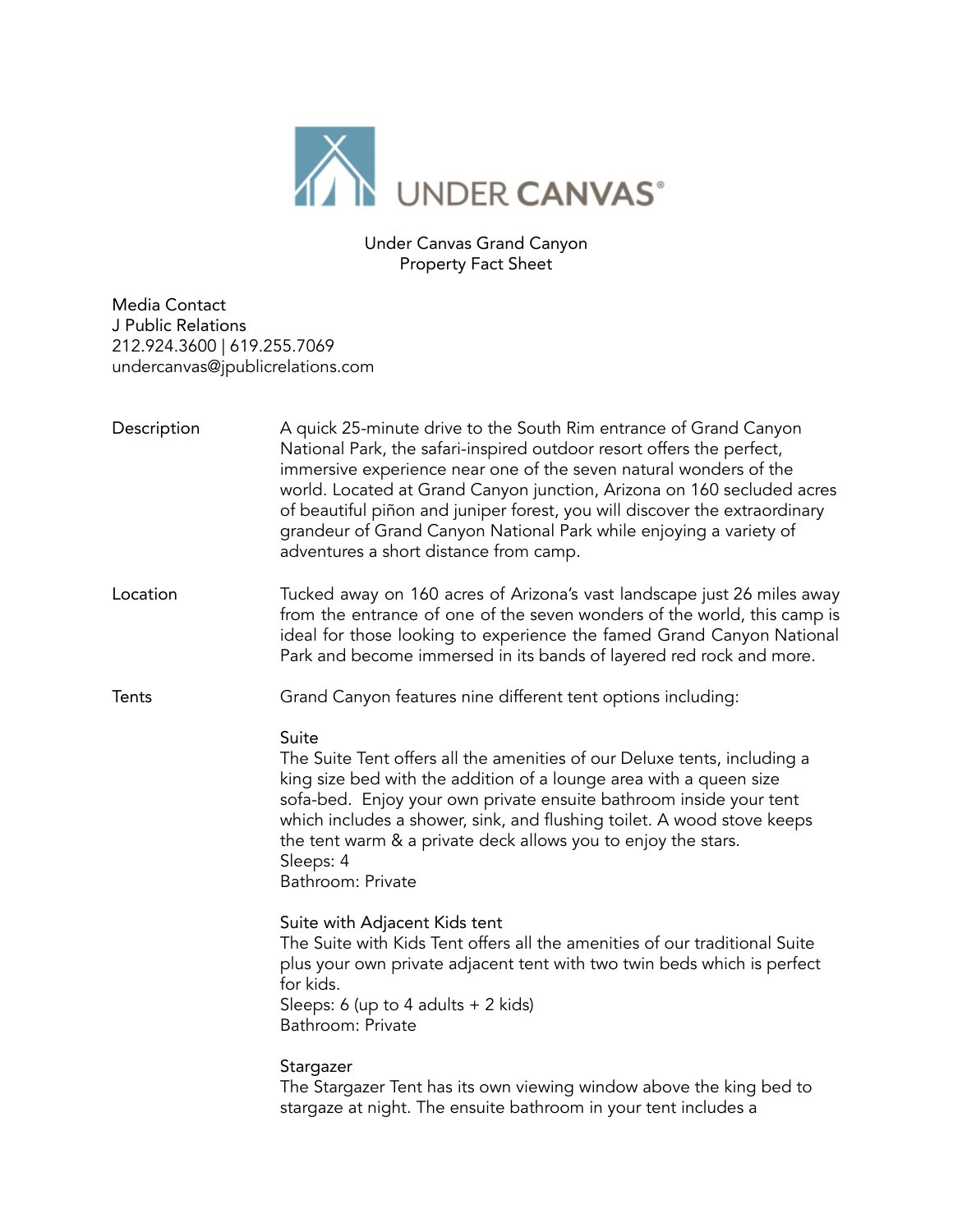shower, sink and toilet. A wood stove keeps the tent warm at night and a private deck allows you to enjoy the outdoors. Sleeps: 2 Bathroom: Private

#### Stargazer with Adjacent Kids Tent

The Stargazer with Kids Tent offers all the luxuries of the traditional Stargazer plus a private adjacent tent with 2 twin beds for the kids. This layout is designed for families looking for a unique addition to their adventure. Sleeps: 4 (2 adults + 2 kids)

Bathroom: Private

#### Deluxe

The Deluxe tent boasts a plush king size bed along with its own private ensuite bathroom inside your tent which includes a pull-chain shower with hot water, sink and flushing toilet. A wood stove keeps the tent warm at night and a private deck allows you to enjoy the night stars. Sleeps: 2 Bathroom: Private

#### Deluxe with Adjacent Kids Tent

The Deluxe tent boasts a plush king size bed along with its own private ensuite bathroom inside your tent which includes a shower, sink and flushing toilet. A wood stove keeps the tent warm at night. The adjacent Kids Tent with 2 twin beds next door allows your kids to camp out right beside you.

Sleeps: 4 (2 adults + 2 kids) Bathroom: Private

# Safari Tent

Each of our large canvas Safari tents comes with a king size bed and wood burning stove. Just moments away from your tent refresh yourself in one of our comfortable bathrooms, which host hot showers, flushing toilets, and sinks.

Sleeps: 2 Bathroom: Bathhouse

#### Safari with Adjacent Kids Tent

This canvas Safari tent comes with a king size bed plus an adjacent kids tent with 2 twin beds. Just moments away from your tent refresh yourself in one of our comfortable bathrooms, which host hot showers, flushing toilets, and sinks.

Sleeps: 4 (2 adults + 2 kids) Bathroom: Bathhouse

Safari with 3 Twins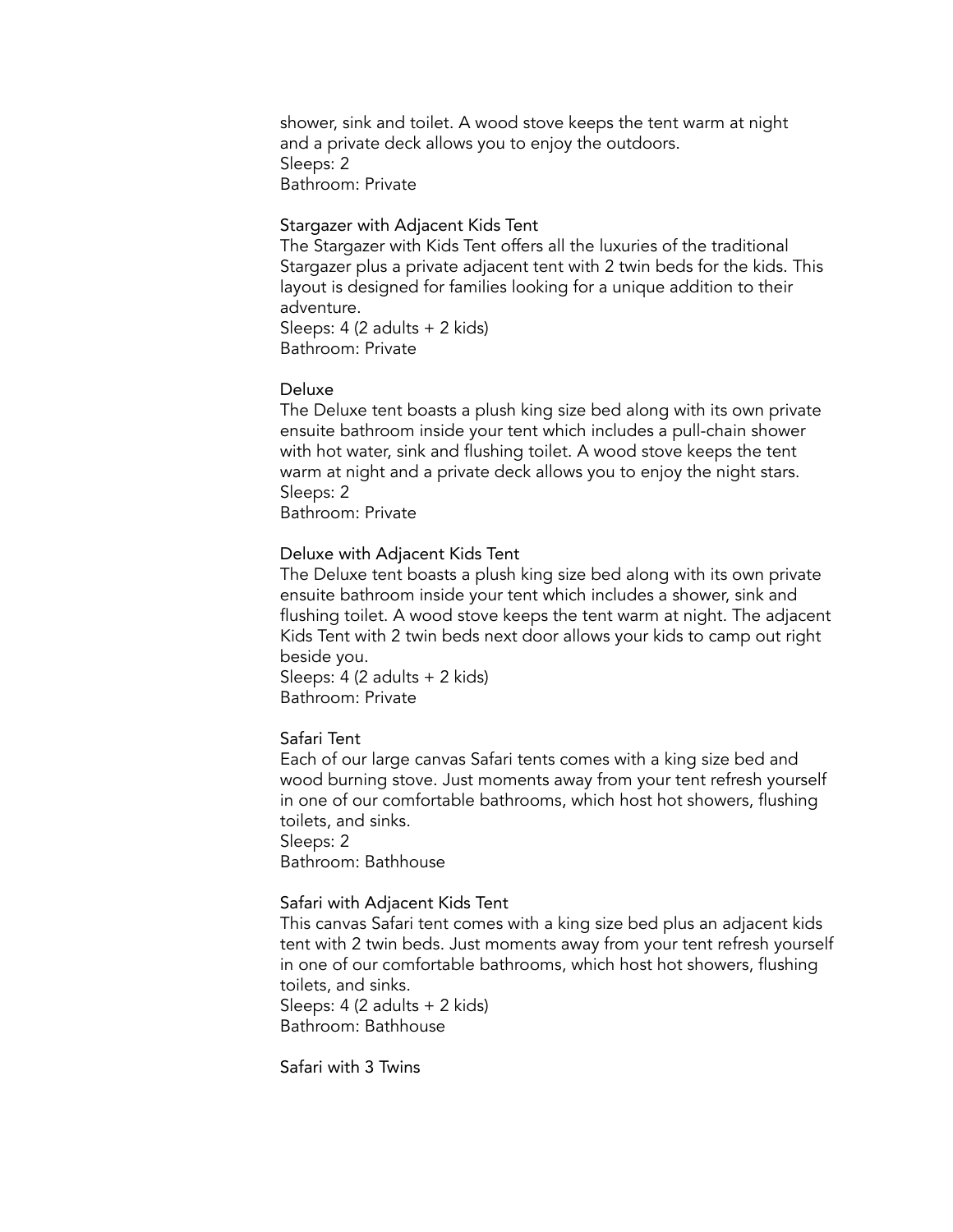Each of our large canvas Safari tents comes with 3 twin beds. Just moments away from your tent refresh yourself in one of our bathhouses, which host showers, toilets and sinks. Sleeps: 3 Bathroom: Bathhouse

\*\* Camp Cot: A minimalist camp cot can be provided within the main tent (Suite, Stargazer, Deluxe or Safari) for 1 child for an additional fee.

Amenities Amenities include:

- 24-hour reception desk
- Daily housekeeping, upon request
- USB battery packs
- Zen Garden
- Yoga deck
- Free parking
- Nightly campfire with complimentary s'mores
- Onsite dining
- Picnic area
- West Elm furnishings
- Board games
- Gift shop
- Organic bath products
- Guest Experience Coordinator
- Complimentary on-site programming
- Complimentary artisan teas, hot cocoa and Bluestone Lane coffee
- Adventures Experience the very best of America's greatest national parks and monuments with Under Canvas' adventure programming. An Under Canvas Adventure Concierge is on call to assist each guest with curating an unforgettable trip in advance of their stay, where travelers can add on any adventure of their choosing from a tailored list of guided experiences with trusted Under Canvas partners, including:

## National Park Hiking and Driving Tours

Explore Grand Canyon National Park in a manner consistent with its magnificence. Private Tours are also customized to fit your schedule, activity level and points of interest that are important to you. Enjoy as much or as little hiking as you desire; private tour guides and tour planners have years of knowledge and experience with the flexibility and skills to expertly tailor your vacation.

## Safari & Rim Walk

Travel via 4x4 through the Kaibab National Forest before strolling along the rim of the Grand Canyon. Your guide will entertain you with the fascinating history of the National Park, discuss the geology and of course, the local folklore of the region. Participants will see all types of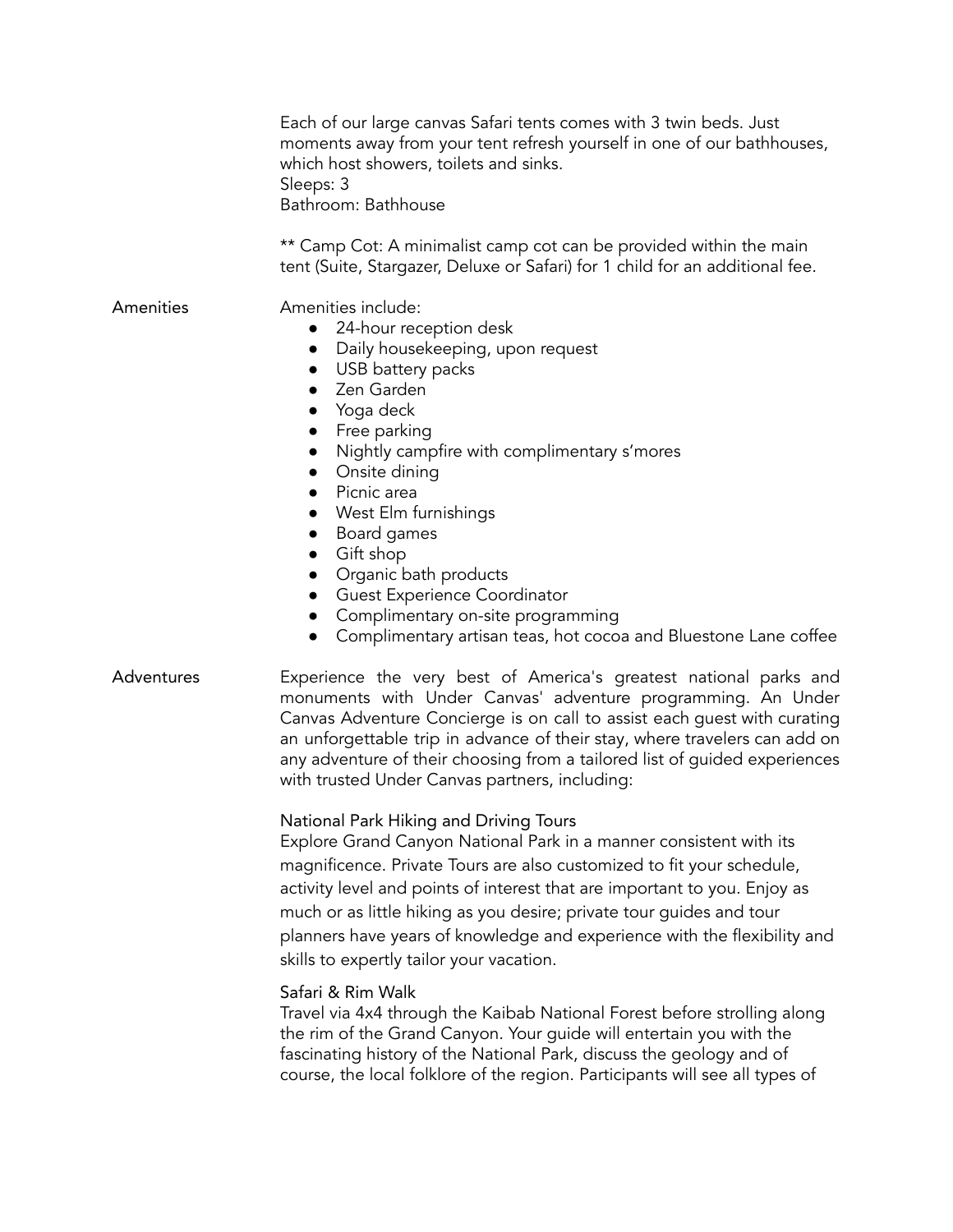wildlife from elk and deer to bobcats, turkeys and hawks and will conclude with a walking tour of the historic Grand Canyon Village.

## Sunset Jeep Tour

Enjoy the magical sunset hour of the Grand Canyon and venture down old stagecoach trails through the Kaibab National Forest and be treated to massive amounts of wildlife, views of the amazing vistas, unique geological formations and more.

## Bike Tours & Rentals

Bike Tours take you along a portion of the historic Hermit Road, winding along the Canyon Rim for 6 miles. It boasts some of the grandest views along the South Rim. Not to mention the safest for families wanting to explore the South Rim by bike. You can also self-guide on a quality, comfortable cruiser style bike which provides all riders, both young and old, with an enjoyable safe biking experience.

# Yaki Point Bike Tour

The beautifully paved paths of this greenway are designed to let you experience the Canyon Rim at a close distance, while still staying safe. Half a mile into the tour, you emerge into a clearing that offers your first spectacular view of the Grand Canyon. From there, the path winds like a river almost to Yaki Point lookout. Your guide will take you through a colorful history of geology, plant life and human history along the way. This tour is great for all ages and ability levels.

\* All offerings are subject to availability; contact our Adventures Concierge for details.

Dining Under Canvas offers wholesome and delicious café-style dining on-site, which can be enjoyed inside or out. Enjoy a leisurely breakfast in camp with a Bluestone Lane espresso drink to fuel your day's adventure. For dinner, dine al fresco with views across the red desert landscape. Under Canvas Grand Canyon also offers plenty of Grab N Go provisions available for purchase, including pre-packaged bites and dry snacks prepared daily for a day of adventure.

See more on our culinary approach [here](https://www.undercanvas.com/culinary/).

Awards

- Conde Nast Traveler Readers' Choice Awards: Top 40 Resorts in the Midwest and West (2020)
- Conde Nast Traveler Readers' Choice: Top 15 U.S. Resorts in The Southwest (2021)

Mindful Approach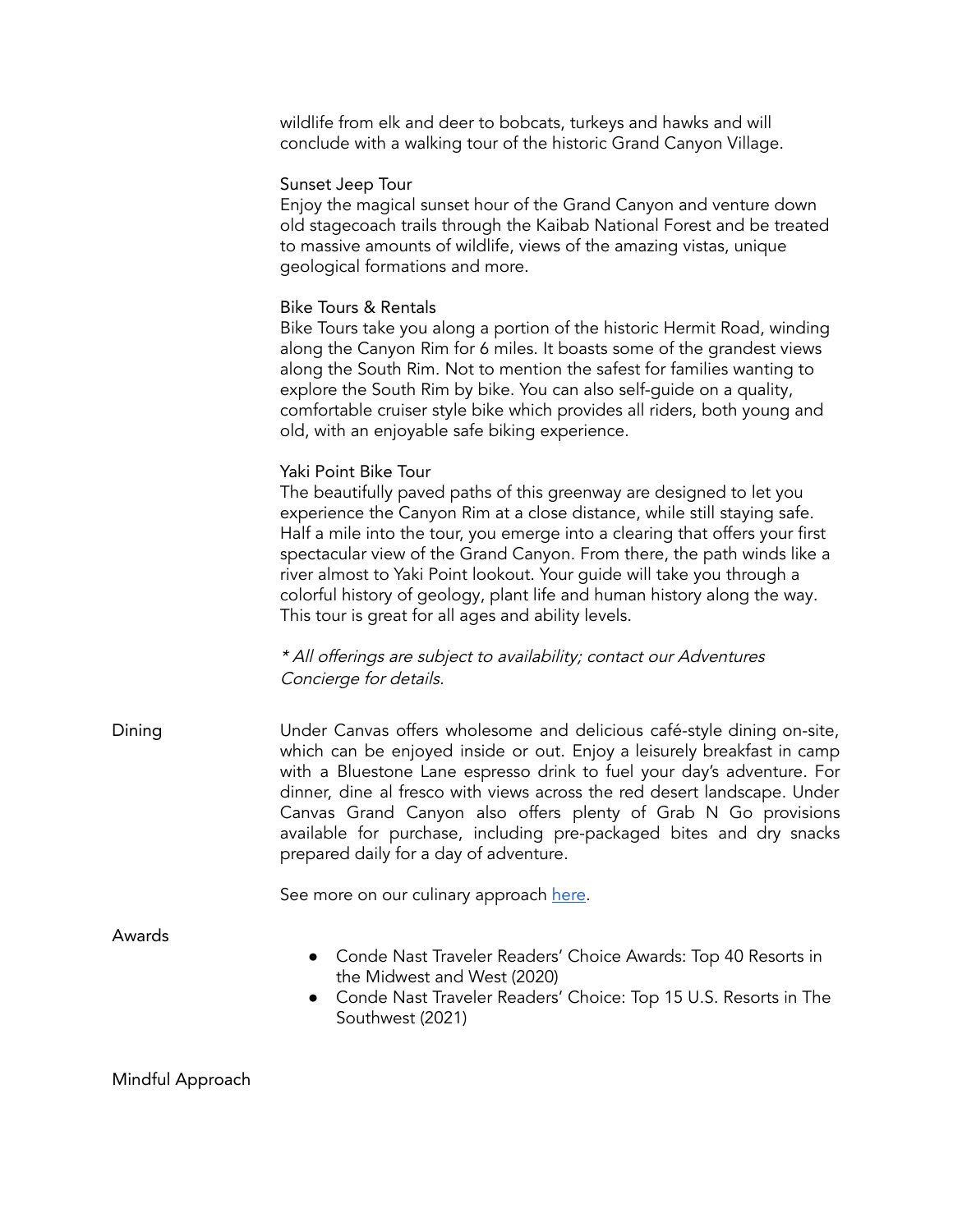By staying at Under Canvas, you take part in our mission to inspire connections with extraordinary places, people, and the planet by enhancing the outdoors. Connection with nature makes us healthier, happier ambassadors of the environment; our most precious commodity. This manifests in the design choices we make and the experiences we curate for our guests. Here are some of the ways we uphold our mission.

#### Thoughtful Innovation

Pioneering the outdoor hospitality space, we employ thoughtful enhancements across our camps designed to elevate the guest experience — through curated adventure programming, culinary innovation, and localized design aesthetic that reflects the surrounding natural environment.

#### Unplug and Recharge

Wifi is intentionally not offered to our guests, so that they can disconnect from technology and reconnect with others.

## Environmental Consciousness

Guests will notice some design features throughout camp that go a long way towards preserving the great outdoors — pull chain showers, faucets that automatically shut off, low-flow toilets and a towel reuse program. Accordingly, our camps use significantly less water and energy than a hotel of similar size. Additionally, low level lighting is used throughout camps, mitigating light pollution and amplifying the night sky.

# Land Conservation

Under Canvas camps are designed to minimize disturbance and maximize open space, each with dedicated, undisturbed green spaces. Land donations, adaptive use, and partnerships with local conservation-based organizations are also part of our commitment.

## In Good Company

We partner with brands who share the same care for our planet, including plant-based EO® bath products made in a zero waste facility, West Elm furnishings that support sustainable initiatives, and lululemon, who committed to 100% renewable electricity for their owned and operated facilities.

## Giving Back to Nature

As lovers of the outdoors and the beautiful lands that surround our camps, Under Canvas has joined forces with The Nature Conservancy, a global environmental nonprofit working to conserve the lands and waters on which all life depends, to help fund conservation and raise awareness